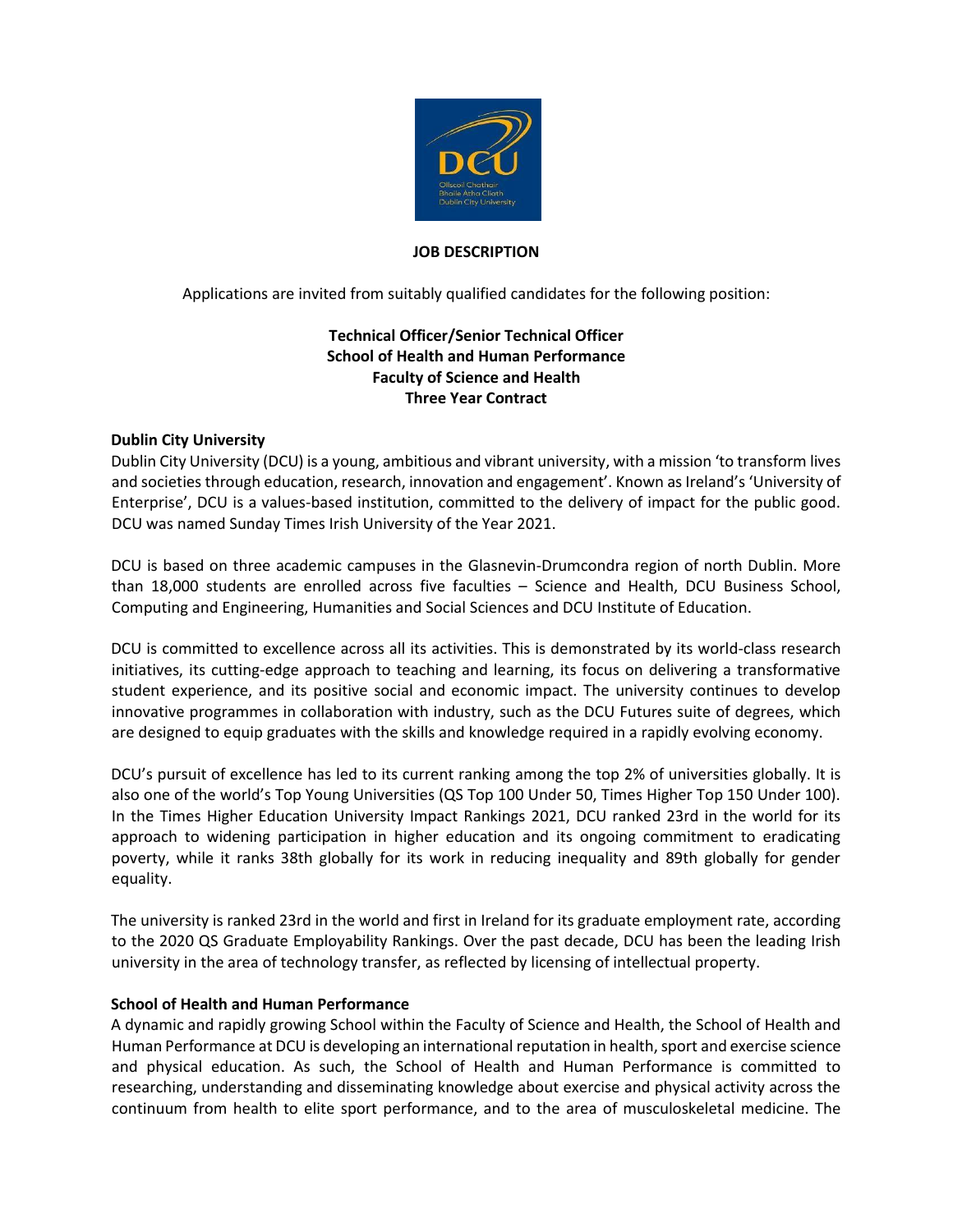mission of the School is to foster optimum wellness in all phases of the human life cycle through the provision of academic programmes, research and the translation of research into public health or high performance strategies with practical implementation. It aims to achieve this through:

- Pioneering undergraduate and graduate level academic programmes;
- Undertaking research that transcends traditional boundaries leading to enhancement of health, physical performance and quality of life of the citizens of Ireland and beyond;
- Developing a wide range of community-based sport, health-related and injury research programmes;
- Building on our national reputation for excellence for sports performance, preventive medicine, health and physical literacy, and healthy ageing across the life course.

The School has already received significant support from the University through the appointment of a range of key academic and support staff and the development of extensive facilities for exercise and sport. As a member of this School you will become part of this multi-disciplinary team. Faculty and postgraduate research students in the School of Health and Human Performance investigate a wide range of topics concerning human movement and education, athletic performance, musculoskeletal medicine and health promotion.

The School runs the following programmes:

- 1. BSc in Sports Science and Health [www.dcu.ie/courses/undergraduate/shhp/sport-science-andhealth](http://www.dcu.ie/courses/undergraduate/shhp/sport-science-and-health)
- 2. BSc in Athletic Therapy and Training [www.dcu.ie/courses/undergraduate/shhp/athletic-therapyand](http://www.dcu.ie/courses/undergraduate/shhp/athletic-therapy-and-training)[training](http://www.dcu.ie/courses/undergraduate/shhp/athletic-therapy-and-training)
- 3. BSc in Physical Education with Biology [www.dcu.ie/courses/undergraduate/shhp/physicaleducation](http://www.dcu.ie/courses/undergraduate/shhp/physical-education-biology)[biology](http://www.dcu.ie/courses/undergraduate/shhp/physical-education-biology)
- 4. BSc in Physical Education with Mathematics [www.dcu.ie/courses/undergraduate/shhp/physicaleducation-mathematics](http://www.dcu.ie/courses/undergraduate/shhp/physical-education-mathematics)
- 5. Professional Doctorate in Elite Performance (Sport) [https://www.dcu.ie/courses/postgraduate/school-health-and-human](https://www.dcu.ie/courses/postgraduate/school-health-and-human-performance/professional-doctorate-elite-performance)[performance/professionaldoctorate-elite-performance](https://www.dcu.ie/courses/postgraduate/school-health-and-human-performance/professional-doctorate-elite-performance)
- 6. MSc in Elite Sport Performanc[e https://www.dcu.ie/scienceandhealth/msc-elite-sport-performance](https://www.dcu.ie/scienceandhealth/msc-elite-sport-performance)

The School attracts high calibre students who are offered undergraduate teaching, research opportunities and practical placements in industry, in education or in clinical settings according to programme. At the heart of development plans for the University, the School is in a unique position for significant growth with the planned development of a new, dedicated Health and Human Performance facility on campus at DCU.

#### **Role Profile**

The Technical Officer (TO) will provide technical support in the School of Health and Human Performance focusing on two main areas. Firstly, providing technical support to practical and laboratory classes across the Athletic Therapy and Physical Education programmes. Appropriate training will be provided by DCU as needed to assist in the provision of technical support in athletic therapy, physical education and sport science-related areas, should the successful individual require it. Secondly, providing technical assistance for digital teaching and learning needs across the School. This will include promoting the development and set up of technologies supporting teaching and learning on the above-named undergraduate and postgraduate programmes, and providing technical support to academic staff as needed. Again, appropriate training will be provided to upskill the successful individual in this area if needed.